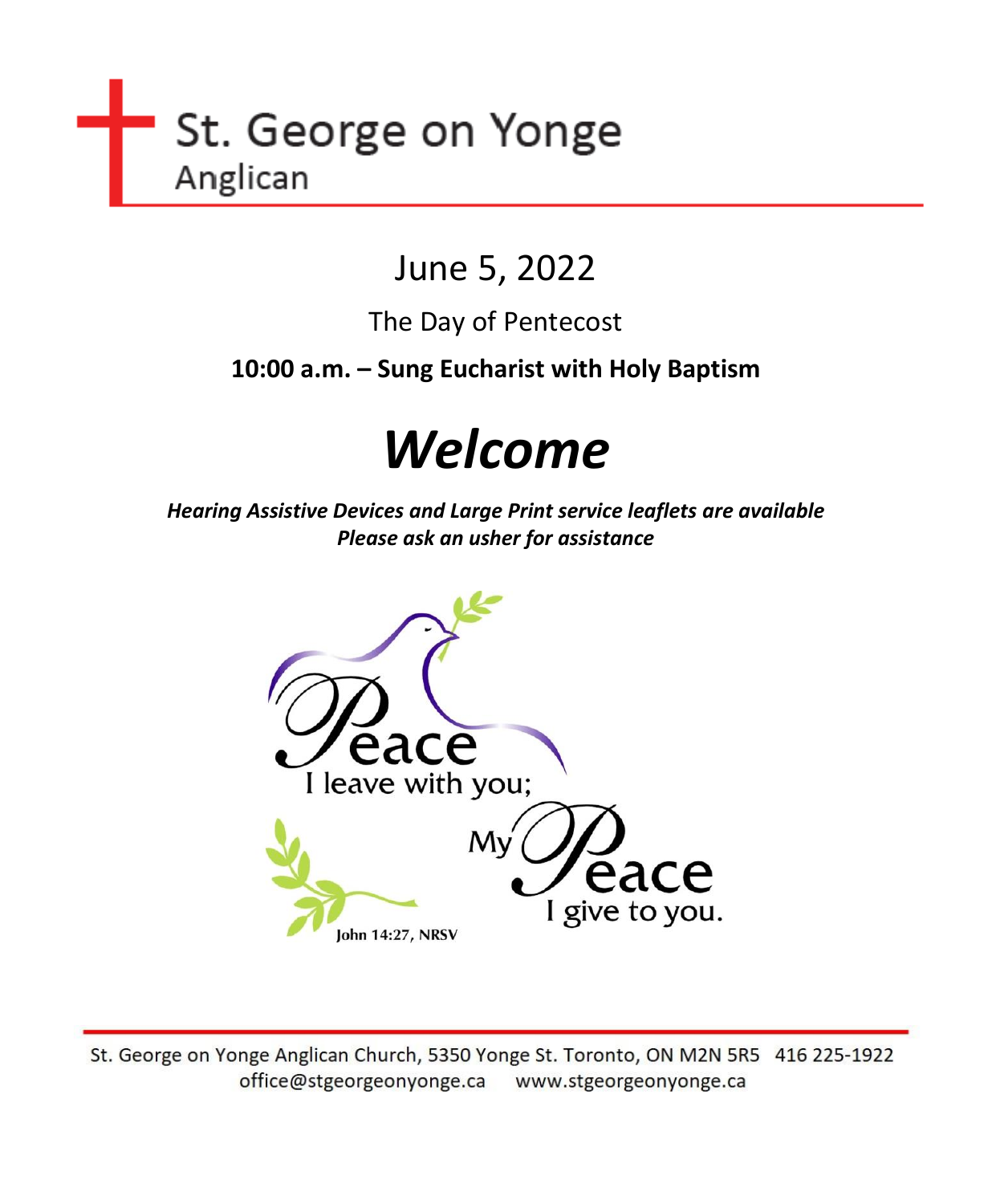### **Organ Prelude**

**Processional Hymn** #397 "Praise the One Who Breaks" Text by Rusty Edwards

- 1 Praise the one who breaks the darkness with a liberating light. Praise the one who frees the prisoners,
	- turning blindness into sight. Praise the one who preached the gospel, healing every dread disease, calming storms and feeding thousands with the very bread of peace.
- 2 Praise the one who blessed the children with a strong yet gentle word. Praise the one who drove out demons with a piercing two-edged sword. Praise the one who brings cool water to the desert's burning sand. From this well comes living water, quenching thirst in every land.
- 3 Praise the one true love incarnate: Christ who suffered in our place. Jesus died and rose for many that we may know God by grace. Let us sing for joy and gladness, seeing what our God has done. Praise the one redeeming glory, praise the One who makes us one.

### **Greeting and Collect for Purity page 185**

*Celebrant* Alleluia! Christ is risen.

- *People* **The Lord is risen indeed. Alleluia!**
- *Celebrant* May his grace and peace be with you.
- *People* **May he fill our hearts with joy.**
- *Celebrant* Almighty God,
- *People* **to you all hearts are open, all desires known, and from you no secrets are hidden. Cleanse the thoughts of our hearts by the inspiration of your Holy Spirit, that we may perfectly love you, and worthily magnify your holy name; through Christ our Lord. Amen.**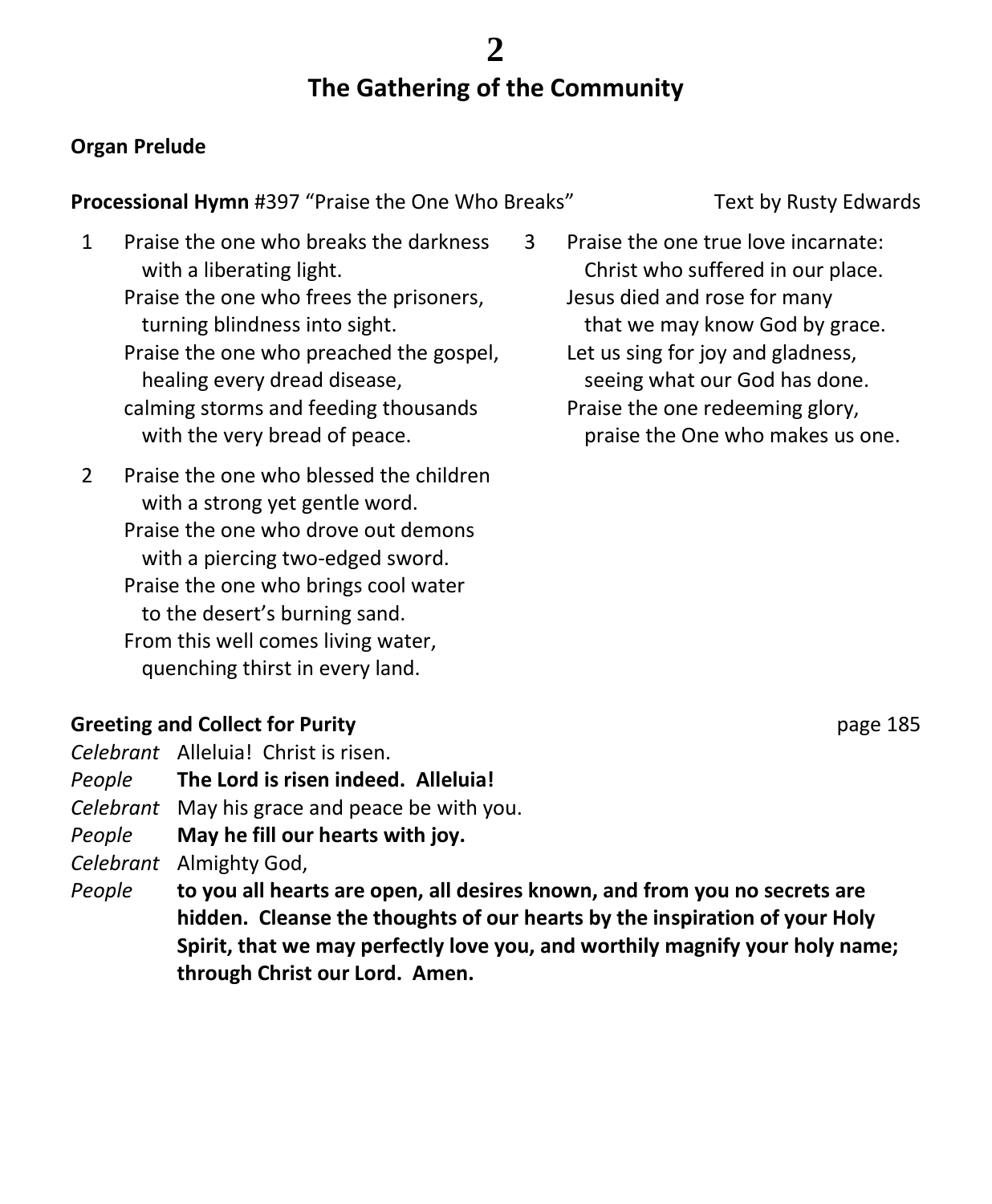**Veni Creator Spiritus** [Hymn #637] "Come, Holy Ghost, Our Souls Inspire"

Translation from Latin by John Cosin

- 1 Come, Holy Ghost, our souls inspire, and lighten with celestial fire; thou the anointing Spirit art, who dost thy sevenfold gifts impart.
- 2 Thy blessèd unction from above is comfort, life, and fire of love; enable with perpetual light the dullness of our blinded sight.
- 3 Anoint and cheer our soilèd face with the abundance of thy grace; keep far our foes, give peace at home; where thou art guide no ill can come.
- 4 Teach us to know the Father, Son, and thee, of both, to be but one: that through the ages all along this may be our endless song: praise to thy eternal merit, Father, Son, and Holy Spirit.

### **Collect of the Day**

*Celebrant* Let us pray.

*People* **Almighty and everliving God, who fulfilled the promises of Easter by sending us your Holy Spirit and opening to every race and nation the way of life eternal, keep us in the unity of your Spirit, that every tongue may tell of your glory; through Jesus Christ our Lord, who lives and reigns with you and the Holy Spirit, one God, now and for ever. Amen.**

### **The Proclamation of the Word**

First Reading: Acts 2:1–21

*Reader* A reading from the Acts of the Apostles.

<sup>1</sup> When the day of Pentecost had come, they were all together in one place. <sup>2</sup> And suddenly from heaven there came a sound like the rush of a violent wind, and it filled the entire house where they were sitting.  $3$  Divided tongues, as of fire, appeared among them, and a tongue rested on each of them. <sup>4</sup> All of them were filled with the Holy Spirit and began to speak in other languages, as the Spirit gave them ability.

 $5$  Now there were devout Jews from every nation under heaven living in Jerusalem.  $6$  And at this sound the crowd gathered and was bewildered, because each one heard them speaking in the native language of each.  $7$  Amazed and astonished, they asked, "Are not all these who are speaking Galileans?  $8$  And how is it that we hear, each of us, in our own native language? <sup>9</sup> Parthians, Medes, Elamites, and residents of Mesopotamia, Judea and Cappadocia, Pontus and Asia,  $^{10}$  Phrygia and Pamphylia, Egypt and the parts of Libya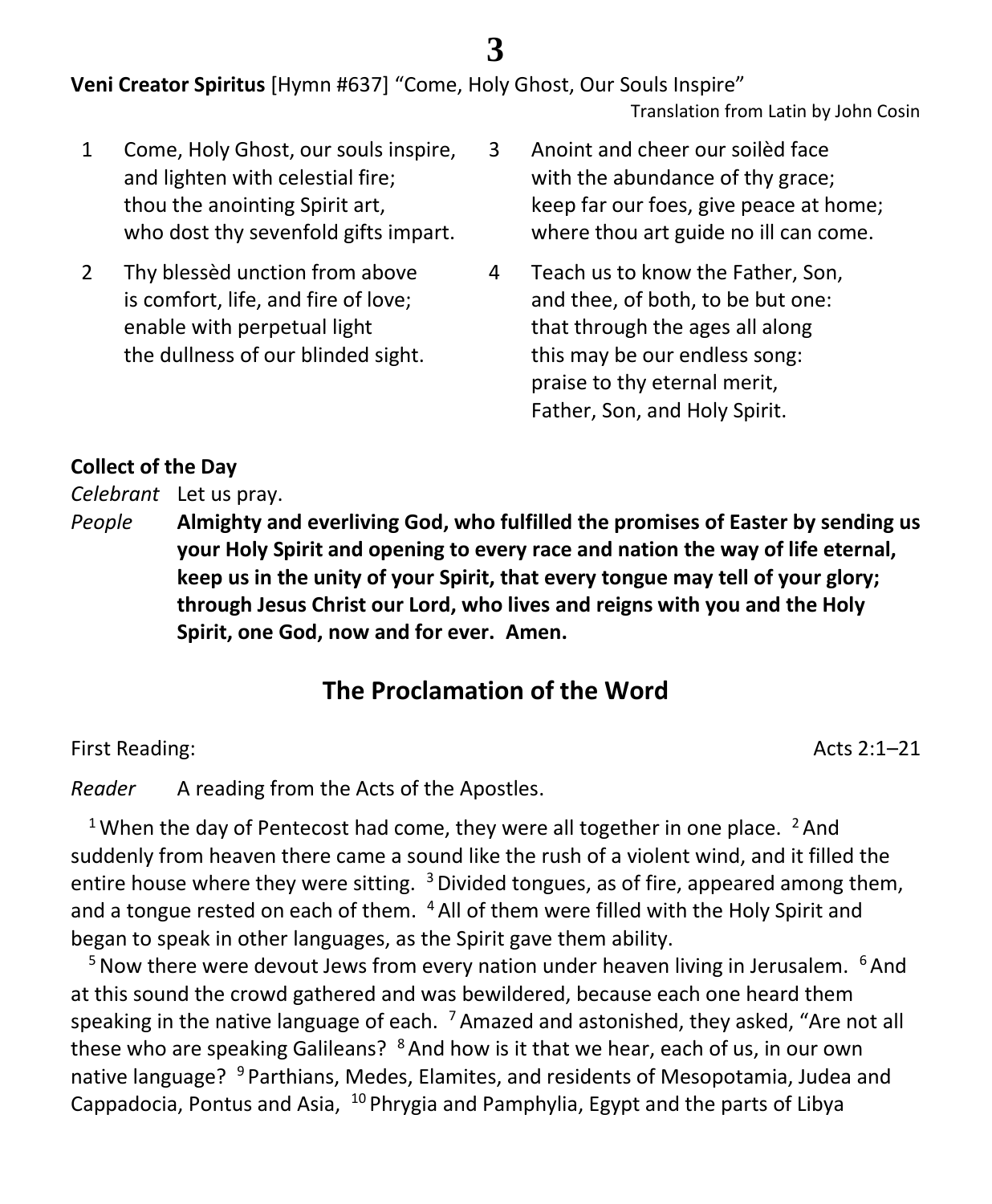belonging to Cyrene, and visitors from Rome, both Jews and proselytes, <sup>11</sup> Cretans and Arabs—in our own languages we hear them speaking about God's deeds of power. $^{\prime\prime}$  12 All were amazed and perplexed, saying to one another, "What does this mean?"  $13$  But others sneered and said, "They are filled with new wine."

 But Peter, standing with the eleven, raised his voice and addressed them: "Men of Judea and all who live in Jerusalem, let this be known to you, and listen to what I say. Indeed, these are not drunk, as you suppose, for it is only nine o'clock in the morning. No, this is what was spoken through the prophet Joel:

 $17$  'In the last days it will be, God declares,

that I will pour out my Spirit upon all flesh,

and your sons and your daughters shall prophesy,

and your young men shall see visions,

and your old men shall dream dreams.

 $18$  Even upon my slaves, both men and women,

in those days I will pour out my Spirit;

and they shall prophesy.

<sup>19</sup> And I will show portents in the heaven above

and signs on the earth below,

blood, and fire, and smoky mist.

<sup>20</sup>The sun shall be turned to darkness

and the moon to blood,

before the coming of the Lord's great and glorious day.

<sup>21</sup> Then everyone who calls on the name of the Lord shall be saved  $\dots$ "

- *Reader* The Word of the Lord.
- *People* **Thanks be to God.**

#### **Psalm 104:25–35,37b**

- 25 O Lord, how manifold are your works! in wisdom you have made them all; the earth is full of your creatures.
- **26 Yonder is the great and wide sea with its living things too many to number, creatures both small and great.**
- 27 There move the ships, and there is that Leviathan, which you have made for the sport of it.

### **28 All of them look to you to give them their food in due season.**

- 29 You give it to them; they gather it; you open your hand, and they are filled with good things.
- **30 You hide your face, and they are terrified;**

**you take away their breath, and they die and return to their dust.**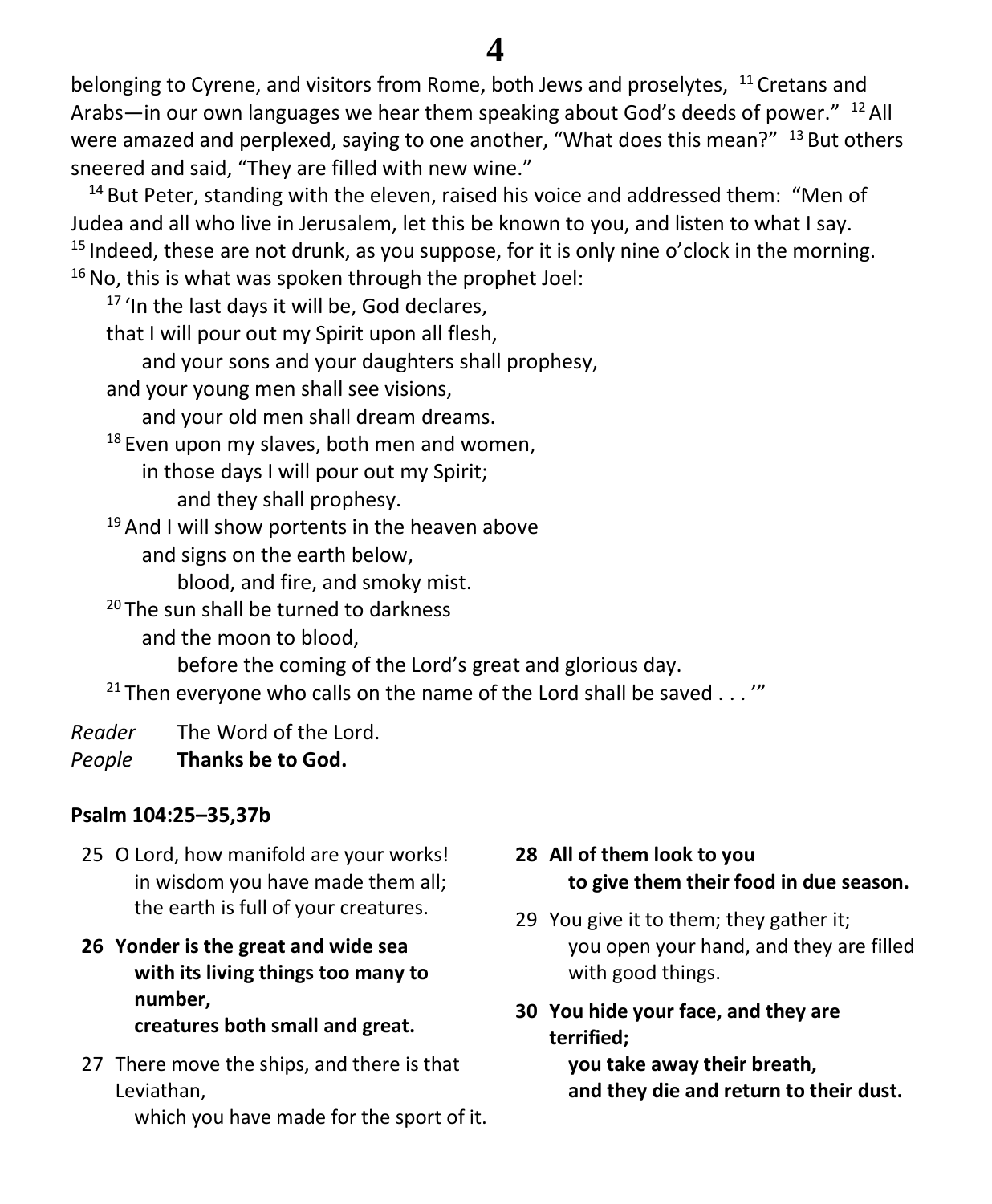- 31 You send forth your Spirit, and they are created; and so you renew the face of the earth.
- **32 May the glory of the Lord endure for ever; may the Lord rejoice in all his works.**
- 33 He looks at the earth and it trembles; he touches the mountains and they smoke.

**O God of eternal light, heaven and earth are the work of your hands, and all creation sings your praise and beauty. As in the beginning, by your Spirit, you gave life and order to all that is, so by the same Spirit redeem us and all things, through Christ our Lord. Amen.**

Second Reading: **Romans 8:14–17** 

*Read in Greek*

*Reader* A reading from the Letter of Paul to the Romans.

 $14$  For all who are led by the Spirit of God are children of God.  $15$  For you did not receive a spirit of slavery to fall back into fear, but you have received a spirit of adoption. When we cry, "Abba! Father!" <sup>16</sup> it is that very Spirit bearing witness with our spirit that we are children of God,  $17$  and if children, then heirs, heirs of God and joint heirs with Christ-if, in fact, we suffer with him so that we may also be glorified with him.

*Reader* The Word of the Lord. *People* **Thanks be to God.**

**Gradual Hymn** #647 "Spirit of the Living God, Move Among Us All"

FirstText by Michael Baughen

### *First text*

Spirit of the living God, move among us all; make us one in heart and mind, make us one in love: humble, caring, selfless, sharing— Spirit of the living God, fill our lives with love!

**34 I will sing to the Lord as long as I live;**

35 May these words of mine please him; I will rejoice in the Lord.

**being.**

**37bHallelujah!**

**I will praise my God while I have my**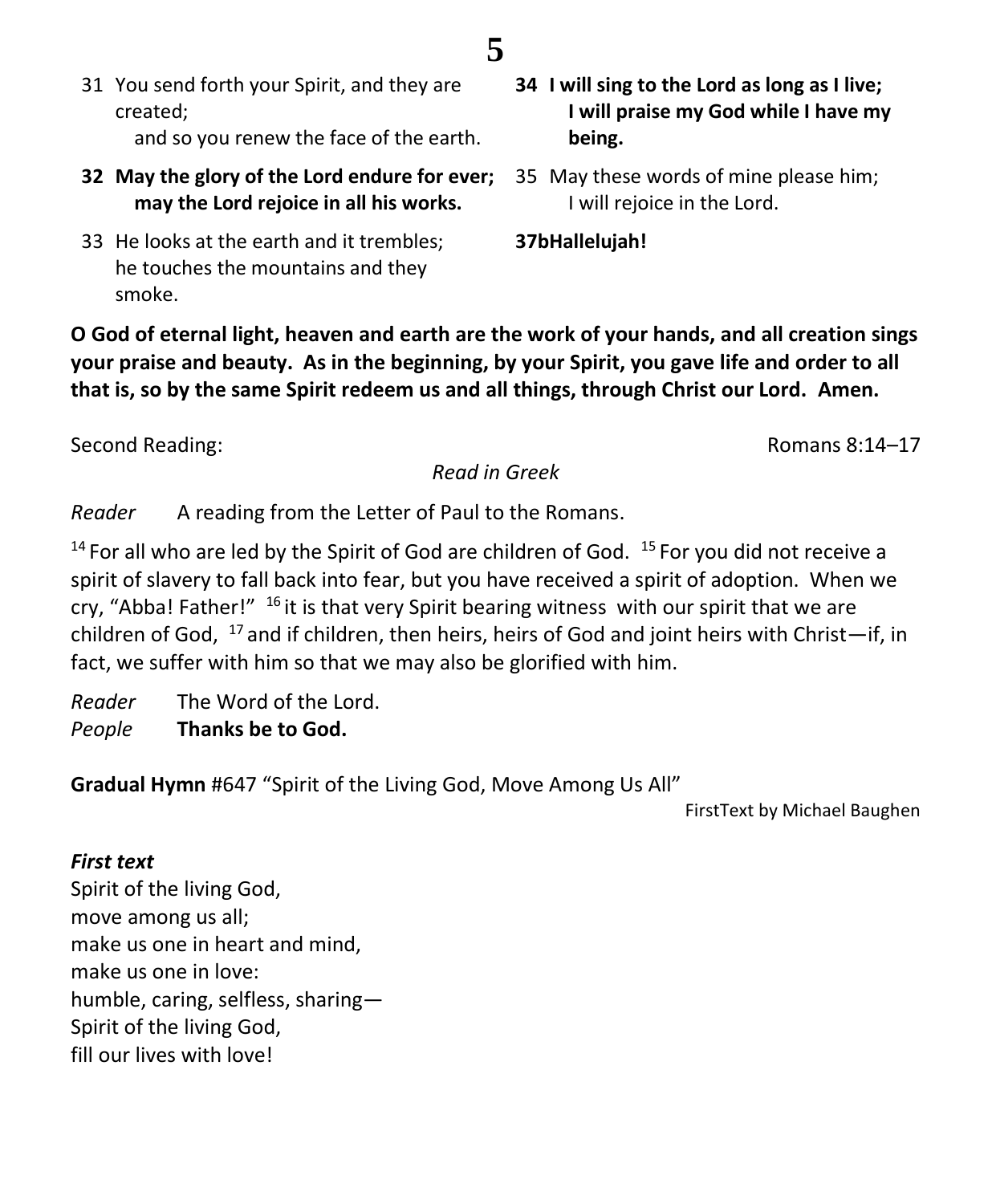Holy Gospel: John 14:8–17,25–27 *Subdeacon* The Lord be with you. *People* **And also with you.** *Subdeacon* The Holy Gospel of our Lord Jesus Christ according to John. *People* **Glory to you, Lord Jesus Christ.**

 $8$ Philip said to him, "Lord, show us the Father, and we will be satisfied."  $9$  Jesus said to him, "Have I been with you all this time, Philip, and you still do not know me? Whoever has seen me has seen the Father. How can you say, 'Show us the Father?'  $10$  Do you not believe that I am in the Father and the Father is in me? The words that I say to you I do not speak on my own; but the Father who dwells in me does his works.  $11$  Believe me that I am in the Father and the Father is in me; but if you do not, then believe me because of the works themselves.  $12$  Very truly, I tell you, the one who believes in me will also do the works that I do and, in fact, will do greater works than these, because I am going to the Father.  $131$  will do whatever you ask in my name, so that the Father may be glorified in the Son.  $14$  If in my name you ask me for anything, I will do it.

<sup>15</sup> "If you love me, you will keep my commandments.  $16$  And I will ask the Father, and he will give you another Advocate, to be with you for ever.  $17$  This is the Spirit of truth, whom the world cannot receive, because it neither sees him nor knows him. You know him, because he abides with you, and he will be in you ..."

<sup>25</sup> "I have said these things to you while I am still with you. <sup>26</sup> But the Advocate, the Holy Spirit, whom the Father will send in my name, will teach you everything, and remind you of all that I have said to you. <sup>27</sup> Peace I leave with you; my peace I give to you. I do not give to you as the world gives. Do not let your hearts be troubled, and do not let them be afraid ..."

*Subdeacon* The Gospel of Christ.

*People* **Praise to you, Lord Jesus Christ.**

Sermon

*A time for silent reflection is kept.*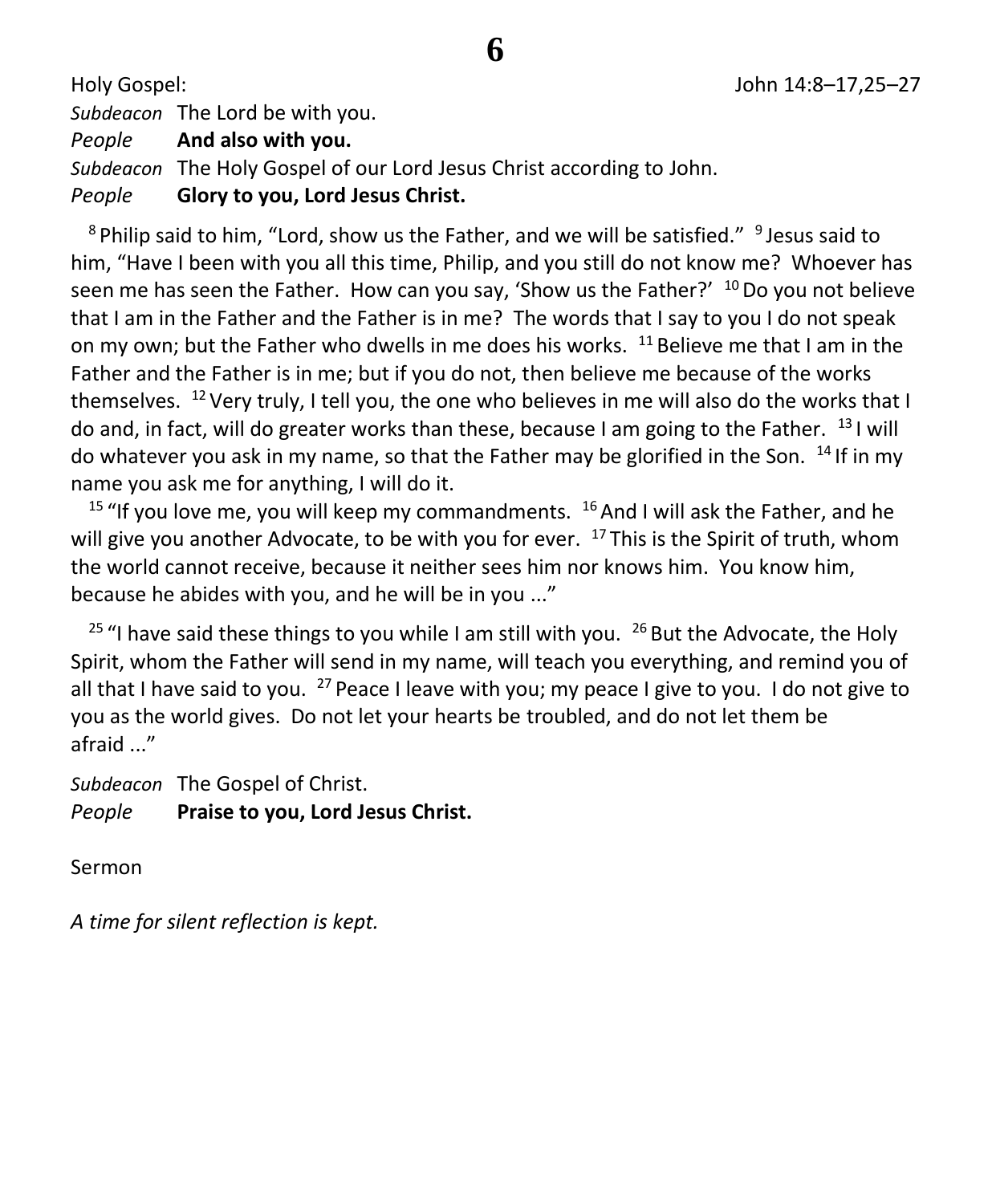### **7 The Baptism**

### **Presentation and Examination of the Candidate**

Kathleen Melissa Gatsis

*Celebrant* The *candidate* for Holy Baptism will now be presented.

#### *Sponsors*

We present Kathleen Melissa Gatsis to receive the sacrament of baptism.

*Celebrant* Will you be responsible for seeing that the person you present is nurtured in the faith and life of the Christian community?

#### *Sponsors*

I will, with God's help.

- *Celebrant* Will you by your prayers and witness help her to grow into the full stature of Christ?
- *Sponsors*

I will, with God's help.

#### **The celebrant asks the following questions of the candidate.**

- *Question* Do you renounce Satan and all the spiritual forces of wickedness that rebel against God?
- *Answer* I renounce them.
- *Question* Do you renounce the evil powers of this world which corrupt and destroy the creatures of God?
- *Answer* I renounce them.
- *Question* Do you renounce all sinful desires that draw you from the love of God?

*Answer* I renounce them.

- *Question* Do you turn to Jesus Christ and accept him as your Saviour?
- *Answer* I do.
- *Question* Do you put your whole trust in his grace and love?
- *Answer* I do.
- *Question* Do you promise to obey him as your Lord?
- *Answer* I do.
- *Celebrant* Will you who witness these vows do all in your power to support Kathleen in her life in Christ?
- *People* **We will.**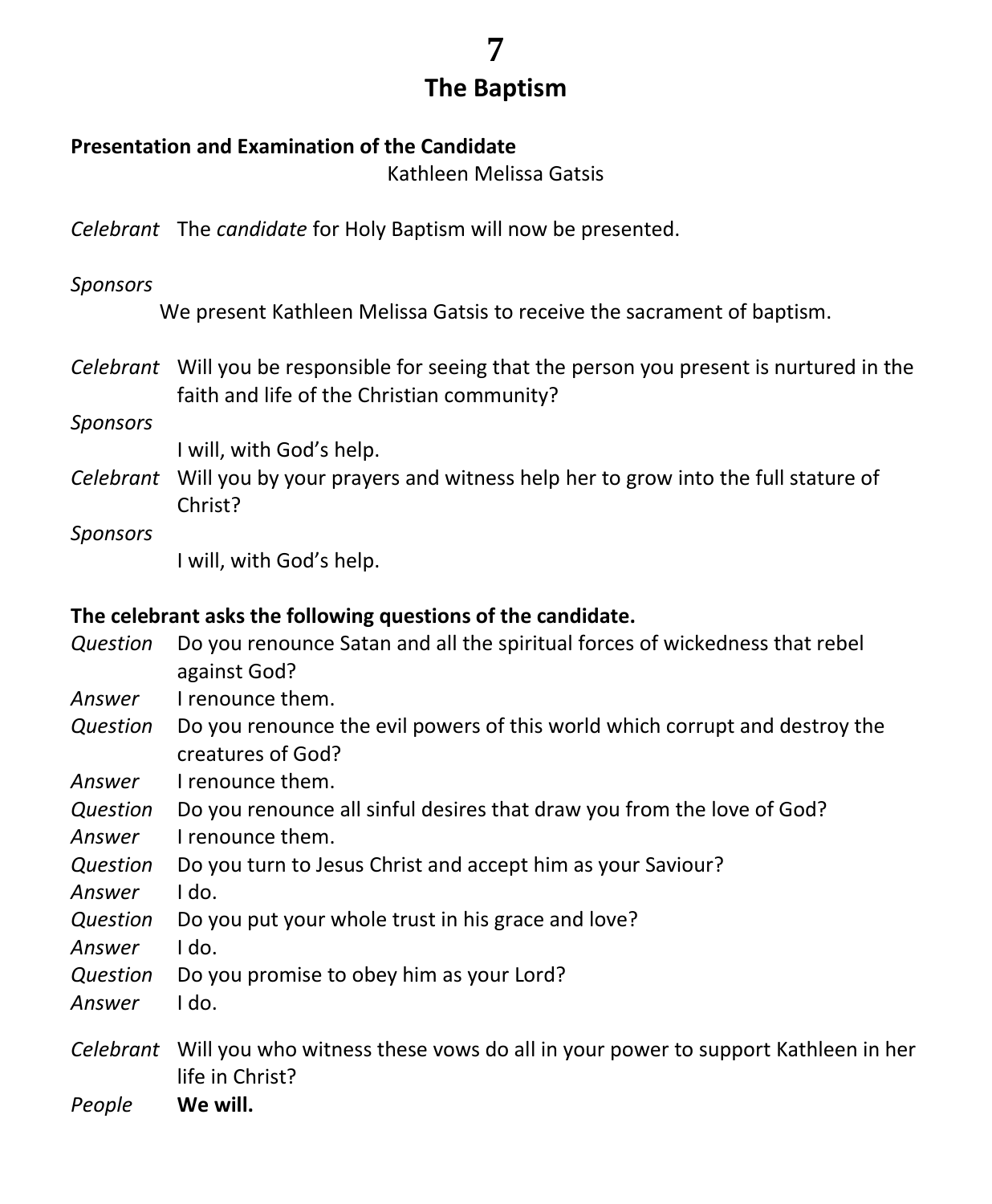### **Prayers for the Candidate** page 155

*Celebrant* Let us now pray for *Kathleen* who is to receive the sacrament of new birth.

- *Leader* Deliver her, O Lord, from the way of sin and death.
- *People* **Lord, hear our prayer.**
- *Leader* Open her to your grace and truth.

*People* **Lord, hear our prayer.**

- *Leader* Fill her with your holy and life-giving Spirit.
- *People* **Lord, hear our prayer.**
- *Leader* Teach her to love others in the power of the Spirit.
- *People* **Lord, hear our prayer.**
- *Leader* Send her into the world in witness to your love.
- *People* **Lord, hear our prayer.**
- *Leader* Bring her to the fullness of your peace and glory.
- *People* **Lord, hear our prayer.**
- *Leader* Grant, O Lord, that all who are baptized into the death of Jesus Christ your Son may live in the power of his resurrection and look for him to come again in glory; who lives and reigns now and for ever. **Amen.**

### **The Celebration of Baptism**

- *Celebrant* The Lord be with you.
- *People* **And also with you.**
- *Celebrant* Let us give thanks to the Lord our God.
- *People* **It is right to give our thanks and praise.**
- *Celebrant* We thank you, Almighty God, for the gift of water. Over water the Holy Spirit moved in the beginning of creation. Through water you led the children of Israel out of their bondage in Egypt into the land of promise. In water your Son Jesus received the baptism of John and was anointed by the Holy Spirit as the Messiah, the Christ, to lead us, through his death and resurrection, from the bondage of sin into everlasting life.

We thank you, Father, for the water of baptism. In it we are buried with Christ in his death. By it we share in his resurrection. Through it we are reborn by the Holy Spirit. Therefore in joyful obedience to your Son, we bring into his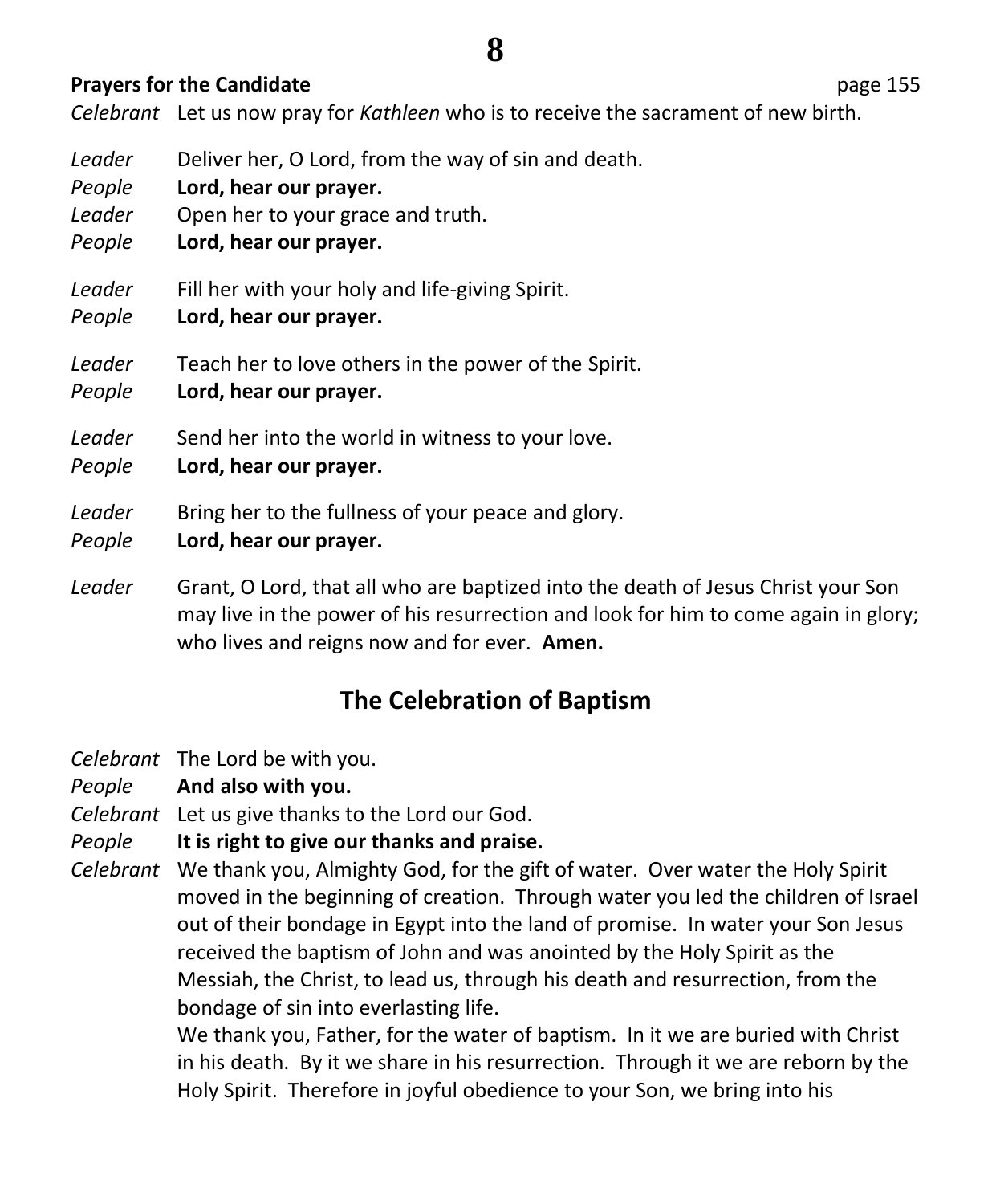fellowship those who come to him in faith, baptizing them in the name of the Father, and of the Son, and of the Holy Spirit.

Now sanctify this water by the power of your Holy Spirit, that those who are here cleansed from sin and born again, may continue for ever in the risen life of Jesus Christ our Saviour.

To him, to you, and to the Holy Spirit, be all honour and glory, now and for ever. **Amen.**

*Celebrant* Let us join with Kathleen who is committing herself to Christ and renew our own baptismal covenant.

### **The Baptismal Covenant** page 158

- *Celebrant* Do you believe in God the Father?
- *People* **I believe in God, The Father almighty, creator of heaven and earth.**
- *Celebrant* Do you believe in Jesus Christ, the Son of God?
- *People* **I believe in Jesus Christ, his only Son, our Lord. He was conceived by the power of the Holy Spirit and born of the Virgin Mary. He suffered under Pontius Pilate, was crucified, died, and was buried. He descended to the dead. On the third day he rose again. He ascended into heaven, and is seated at the right hand of the Father. He will come again to judge the living and the dead.**
- *Celebrant* Do you believe in God the Holy Spirit?
- *People* **I believe in God the Holy Spirit, the holy catholic Church, the communion of saints, the forgiveness of sins, the resurrection of the body, and the life everlasting.**
- *Celebrant* Will you continue in the apostles' teaching and fellowship, in the breaking of bread, and in the prayers?

*People* **I will, with God's help.**

*Celebrant* Will you persevere in resisting evil and, whenever you fall into sin, repent and return to the Lord?

*People* **I will, with God's help.**

*Celebrant* Will you proclaim by word and example the good news of God in Christ?

*People* **I will, with God's help.**

*Celebrant* Will you seek and serve Christ in all persons, loving your neighbour as yourself?

*People* **I will, with God's help.**

- *Celebrant* Will you strive for justice and peace among all people, and respect the dignity of every human being?
- *People* **I will, with God's help.**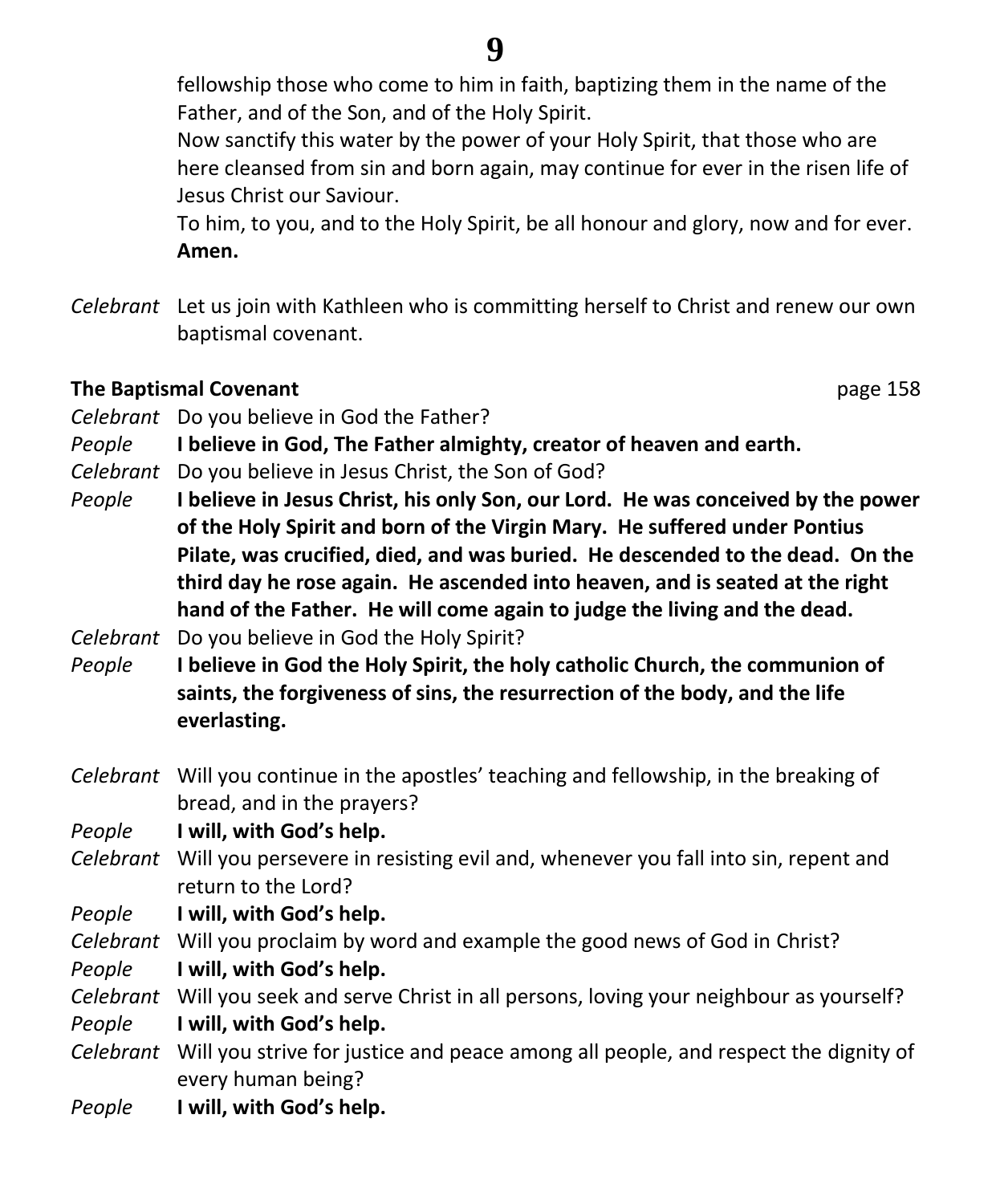- *Celebrant* Will you strive to safeguard the integrity of God's creation, and respect, sustain, and renew the life of the Earth?
- *People* **I will with God's help.**

### **The Baptism** page 160

*Celebrant* Kathleen Melissa Gatsis, I baptize you in the name of the Father, and of the Son, and of the Holy Spirit. **Amen.** I sign you with the cross, and mark you as Christ's own for ever. Heavenly Father, we thank you that by water and the Holy Spirit you have bestowed upon your *servant* the forgiveness of sin, and have raised *her* to the new life of grace. Sustain *her*, O Lord, in your Holy Spirit. Give *her* an inquiring and discerning heart, the courage to will and to persevere, a spirit to know and to love you, and the gift of joy and wonder in all your works. **Amen.**

### **The Giving of the Light** page 160

- *Celebrant* Receive the light of Christ, to show that you have passed from darkness to light.
- *People* **Let your light so shine before others that they may see your good works and glorify your Father in heaven.**
- *Celebrant* Let us welcome the newly baptized.
- *People* **We receive you into the household of God. Confess the faith of Christ crucified, proclaim his resurrection, and share with us in his eternal priesthood.**

### **The Peace** page 192

*Celebrant* The peace of the Lord be always with you.

*People* **And also with you.**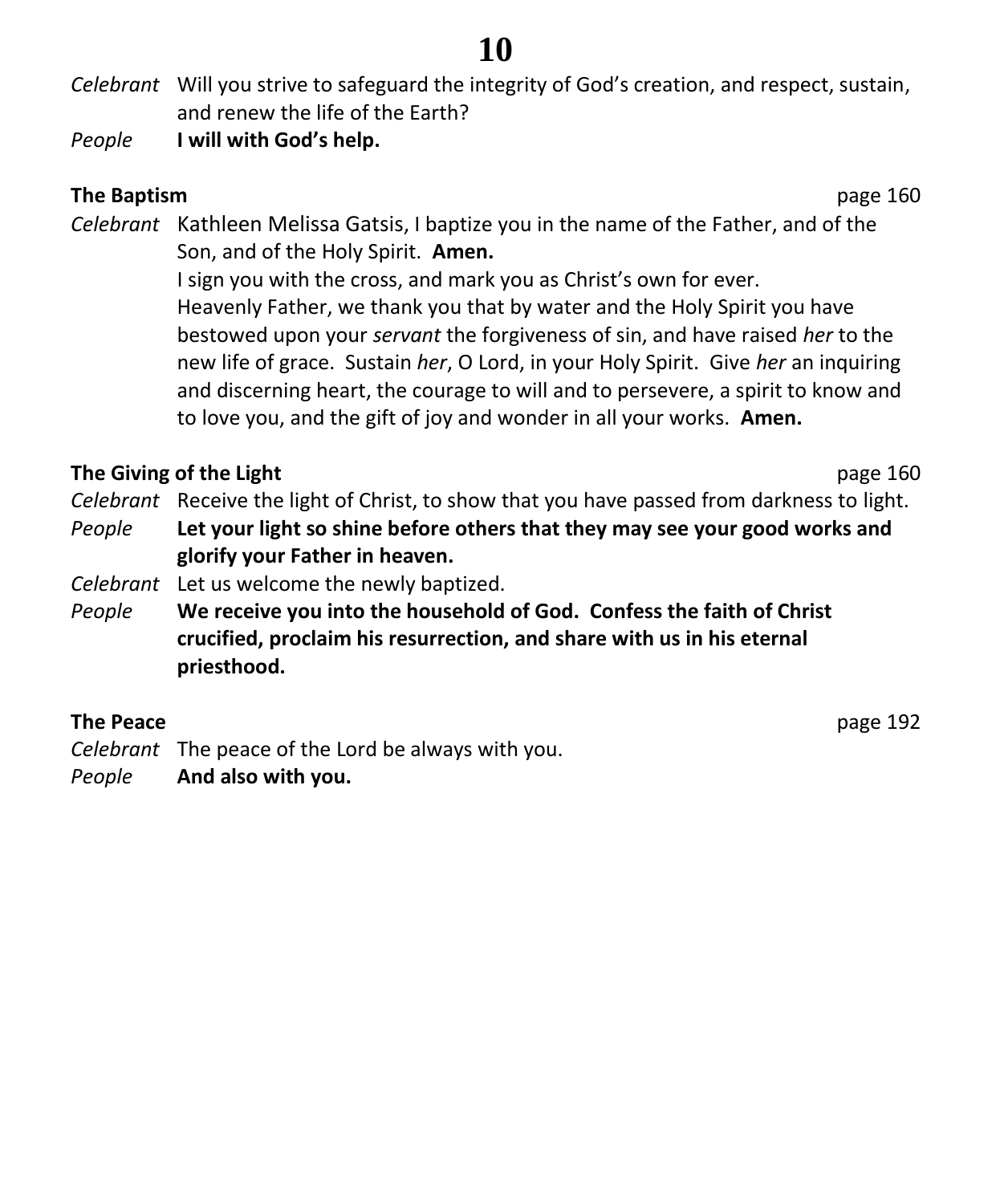### **11 The Celebration of the Eucharist**

### **Offertory Hymn** #645 "Come Down, O Love Divine"

Text by Bianco da Siena; translation by Richard Frederick Littledale O Comforter, draw near,

- 1 Come down, O Love divine, seek thou this soul of mine, and visit it with thine own ardour glowing.
- 2 O let it freely burn, till earthly passions turn to dust and ashes in its heat consuming; and let thy glorious light shine ever on my sight, and clothe me round, the while my path illuming.
- 3 Let holy charity mine outward vesture be, and lowliness become mine inner clothing; true lowliness of heart, which takes the humbler part, and o'er its own shortcomings weeps with loathing.

# within my heart appear, and kindle it, thy holy flame bestowing.

4 And so the yearning strong, with which the soul will long, shall far outpass the power of human telling;

for none can guess its grace, till they become the place wherein the Holy Spirit makes a dwelling.

### **The Prayer over the Gifts**

*Celebrant* Let us pray.

*People* **Giver of life, receive all we offer you this day. Let the Spirit you bestow on your Church continue to work in the world through the hearts of all who believe. We ask this in the name of Jesus Christ the Lord. Amen.**

| <b>Eucharistic Prayer #3</b> |                                                   | page 198 |
|------------------------------|---------------------------------------------------|----------|
| Proper Preface Pentecost     |                                                   | page 222 |
|                              | Celebrant The Lord be with you.                   |          |
|                              | People And also with you.                         |          |
|                              | Celebrant Lift up your hearts.                    |          |
| People                       | We lift them to the Lord.                         |          |
|                              | Celebrant Let us give thanks to the Lord our God. |          |
| People                       | It is right to give our thanks and praise.        |          |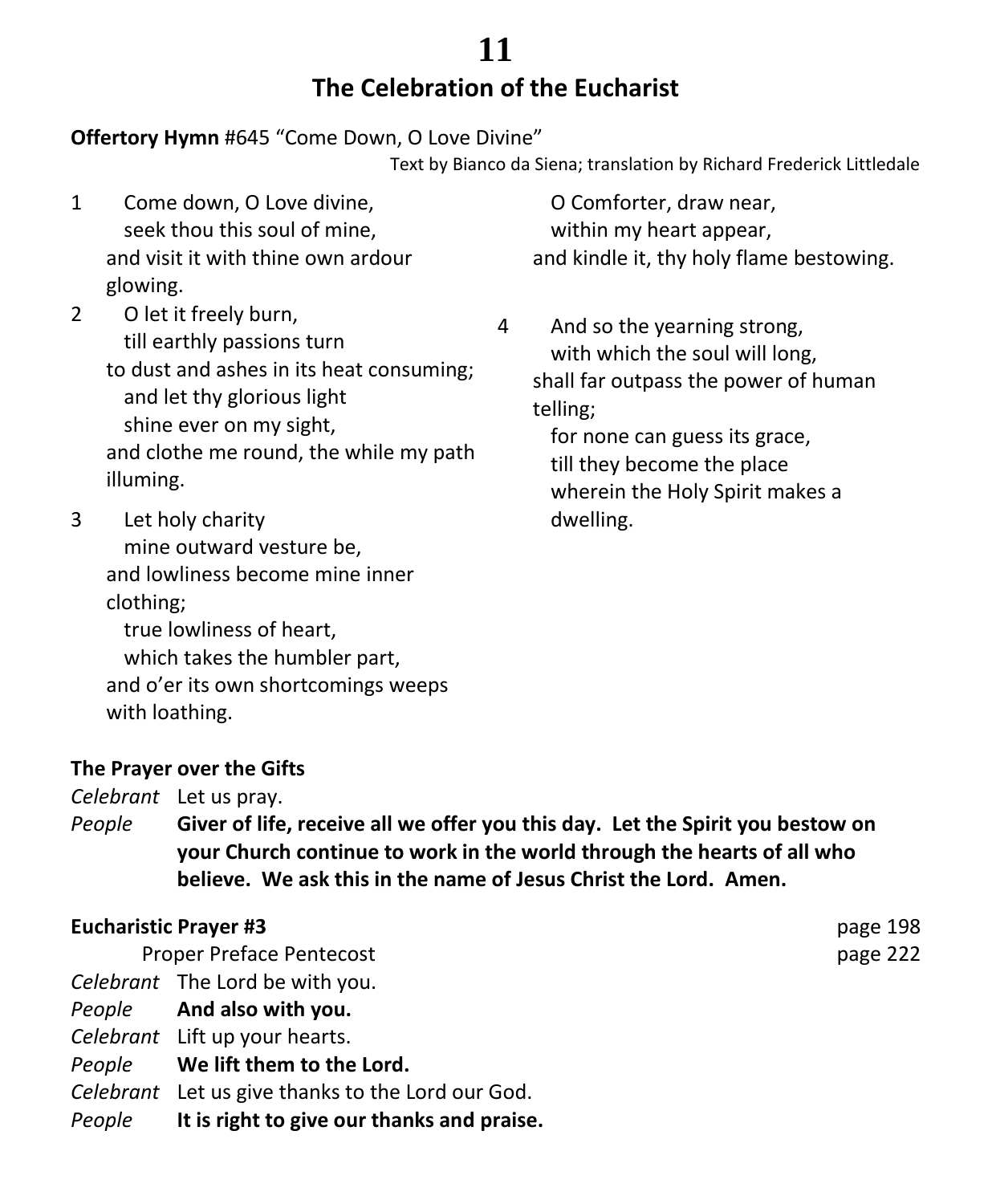*Celebrant* Blessed are you, gracious God, creator of heaven and earth; we give you thanks and praise through Jesus Christ our Lord. In fulfilment of your promise you pour forth your Spirit upon us, filling us with gifts and leading us into all truth. You give us power to proclaim your gospel to all nations and to serve you as a royal priesthood.

> Therefore we join our voices with angels and archangels, and with all those in whom the Spirit dwells, to proclaim the glory of your name.

*People* **Holy, holy, holy Lord, God of power and might, heaven and earth are full of your glory. Hosanna in the highest.** Michael

### Leach

**Blessed is he who comes in the name of the Lord. Hosanna in the highest.** *Celebrant* We give thanks to you, Lord our God, for the goodness and love you have made known to us in creation; in calling Israel to be your people; in your Word spoken through the prophets; and above all in the Word made flesh, Jesus your Son. For in these last days you sent him to be incarnate from the Virgin Mary, to be the Saviour and Redeemer of the world. In him, you have delivered us from evil, and made us worthy to stand before you. In him, you have brought us out of error into truth, out of sin into righteousness, out of death into life.

> On the night he was handed over to suffering and death, a death he freely accepted, our Lord Jesus Christ took bread; and when he had given thanks to you, he broke it, and gave it to his disciples, and said, "Take, eat: this is my body which is given for you. Do this for the remembrance of me."

After supper he took the cup of wine; and when he had given thanks, he gave it to them, and said, "Drink this, all of you: this is my blood of the new covenant, which is shed for you and for many for the forgiveness of sins. Whenever you drink it, do this for the remembrance of me."

Therefore, Father, according to his command,

*People* **we remember his death, we proclaim his resurrection, we await his coming in glory;**

*Celebrant* and we offer our sacrifice of praise and thanksgiving to you, Lord of all; presenting to you, from your creation, this bread and this wine. We pray you, gracious God, to send your Holy Spirit upon these gifts, that they may be the sacrament of the body of Christ and his blood of the new covenant. Unite us to your Son in his sacrifice, that we, made acceptable in him, may be sanctified by the Holy Spirit.

In the fullness of time, reconcile all things in Christ, and make them new, and bring us to that city of light where you dwell with all your sons and daughters; through Jesus Christ our Lord, the firstborn of all creation, the head of the Church, and the author of our salvation;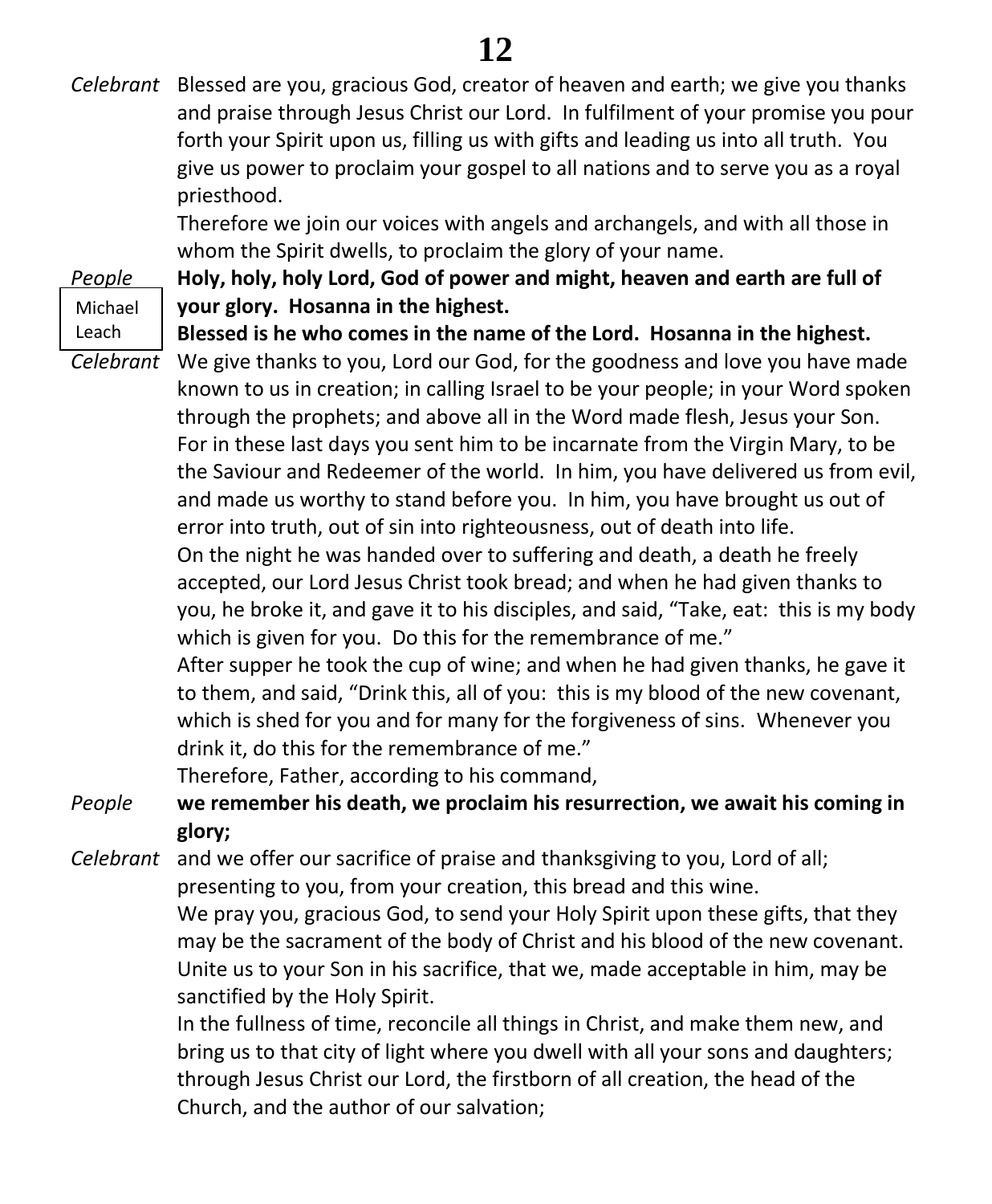by whom, and with whom, and in whom, in the unity of the Holy Spirit, all honour and glory are yours, almighty Father, now and for ever. **Amen.**

### **The Lord's Prayer** [Michael Leach]

*Celebrant* As our Saviour taught us, let us pray,

*People* **Our Father in heav'n, hallowed be your name, your kingdom come, your will be done, on earth as in heaven. Give us today our daily bread. And forgive us our sins as we forgive those who sin against us. Save us from the time of trial, and deliver us from evil. For the kingdom, the power, and the glory are yours, now and for ever. Amen.**

### **The Breaking of the Bread #8** page 213

- *Celebrant* Lord, we died with you on the cross.
- *People* **Now we are raised to new life.**
- *Celebrant* We were buried in your tomb.
- *People* **Now we share in your resurrection.**
- *Celebrant* Live in us, that we may live in you.

#### **Lamb of God** [Michael Leach]

*People* **Lamb of God, you take away the sins of the world: have mercy on us, have mercy on us. Lamb of God, you take away the sins of the world: have mercy on us, have mercy on us. Lamb of God, you take away the sins of the world: grant us your peace, grant us your peace.**

#### **The Communion** page 213

*Celebrant* The gifts of God for the People of God.

*People* **Thanks be to God.**

#### **Prayer for Spiritual Communion**

- *Celebrant* Dear friends, if you are present or elsewhere and are unable to receive the sacrament at this time, I invite you to join me and the whole church in spiritual communion to receive Christ, who is present in this Sacrament of the Altar. Let us pray.
- *People* **Lord Christ, present in the Sacrament of the altar and in your people, gathered in spirit, come and abide in my heart in the fullness of your strength; be my wisdom and guide me in right pathways; transform my life and actions that**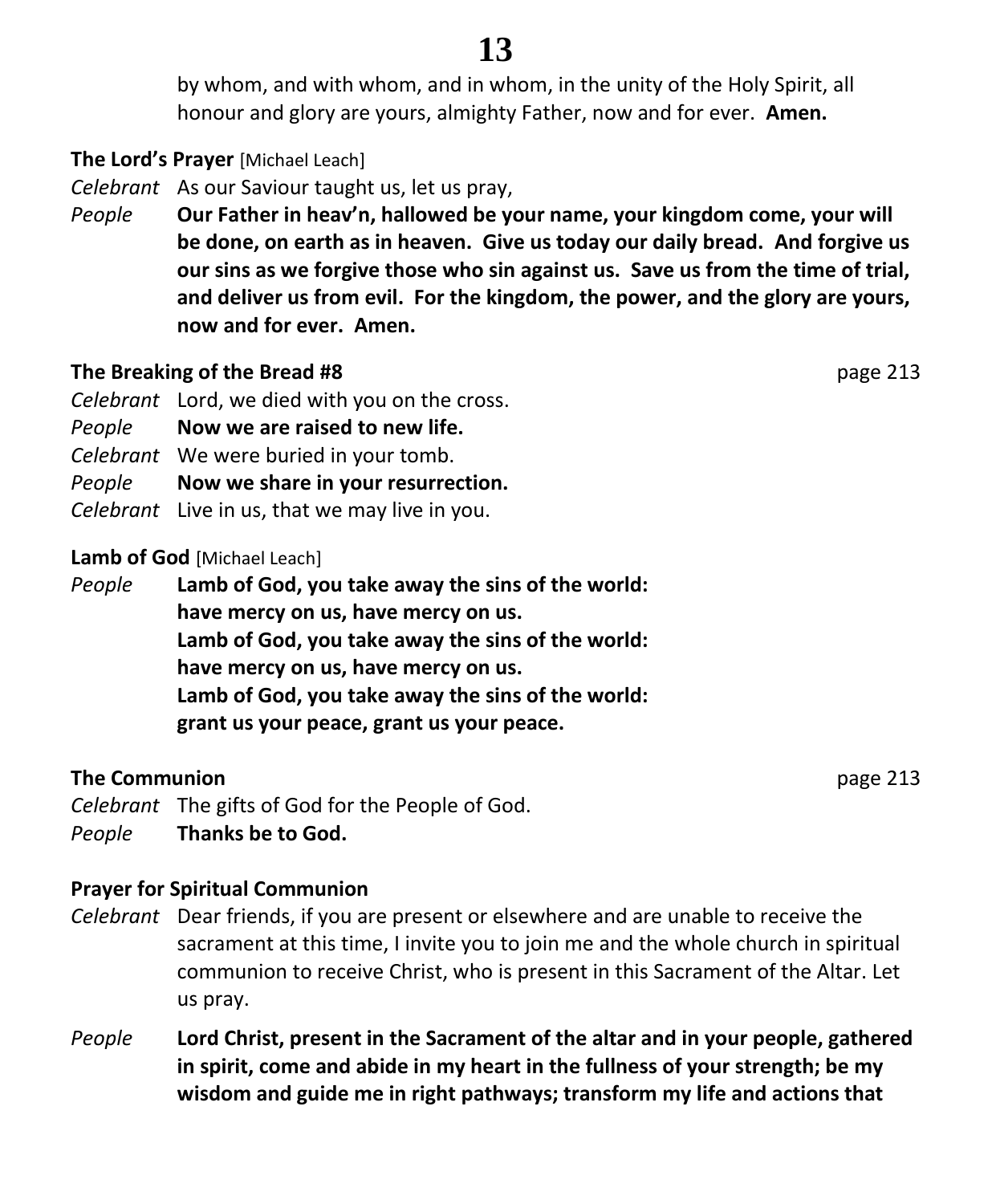**they may reflect the image of your holiness; and, by the power of your liberating love, overthrow all that threatens or disrupts the justice and truth of the reign of God. In your name I pray. Amen.**

*All baptized persons are welcome to receive Holy Communion* 

**Communion Hymn** #635 "Like the Murmur of the Dove's Song" Text by Carl P. Daw, Jr.

- 1 Like the murmur of the dove's song, like the challenge of her flight, like the vigour of the wind's rush, like the new flame's eager might: come, Holy Spirit, come.
- 3 With the healing of division, with the ceaseless voice of prayer, with the power to love and witness, with the peace beyond compare: come, Holy Spirit, come.
- 2 To the members of Christ's body, to the branches of the vine, to the church in faith assembled, to her midst as gift and sign: come, Holy Spirit, come.

#### **Prayer after Communion**

*Celebrant* Let us pray.

*People* **Father, may we who have received this eucharist live in the unity of your Holy Spirit, that we may show forth his gifts to all the world. We ask this in the name of Jesus Christ our Lord. Amen.**

**Doxology** [Michael Leach]

*People* **Glory to God, whose power, working in us, can do infinitely more, infinitely more than we can ask or imagine. Glory to God from generation to generation, in the Church and in Christ Jesus, in the Church and in Christ Jesus, for ever and ever, for ever and ever. Amen, Amen.**

#### **Blessing**

### **Prayers for birthdays and anniversaries**

### **Dismissal**

*Subdeacon* Alleluia! Alleluia! Go in peace to love and serve the Lord.

*People* **Thanks be to God. Alleluia! Alleluia!**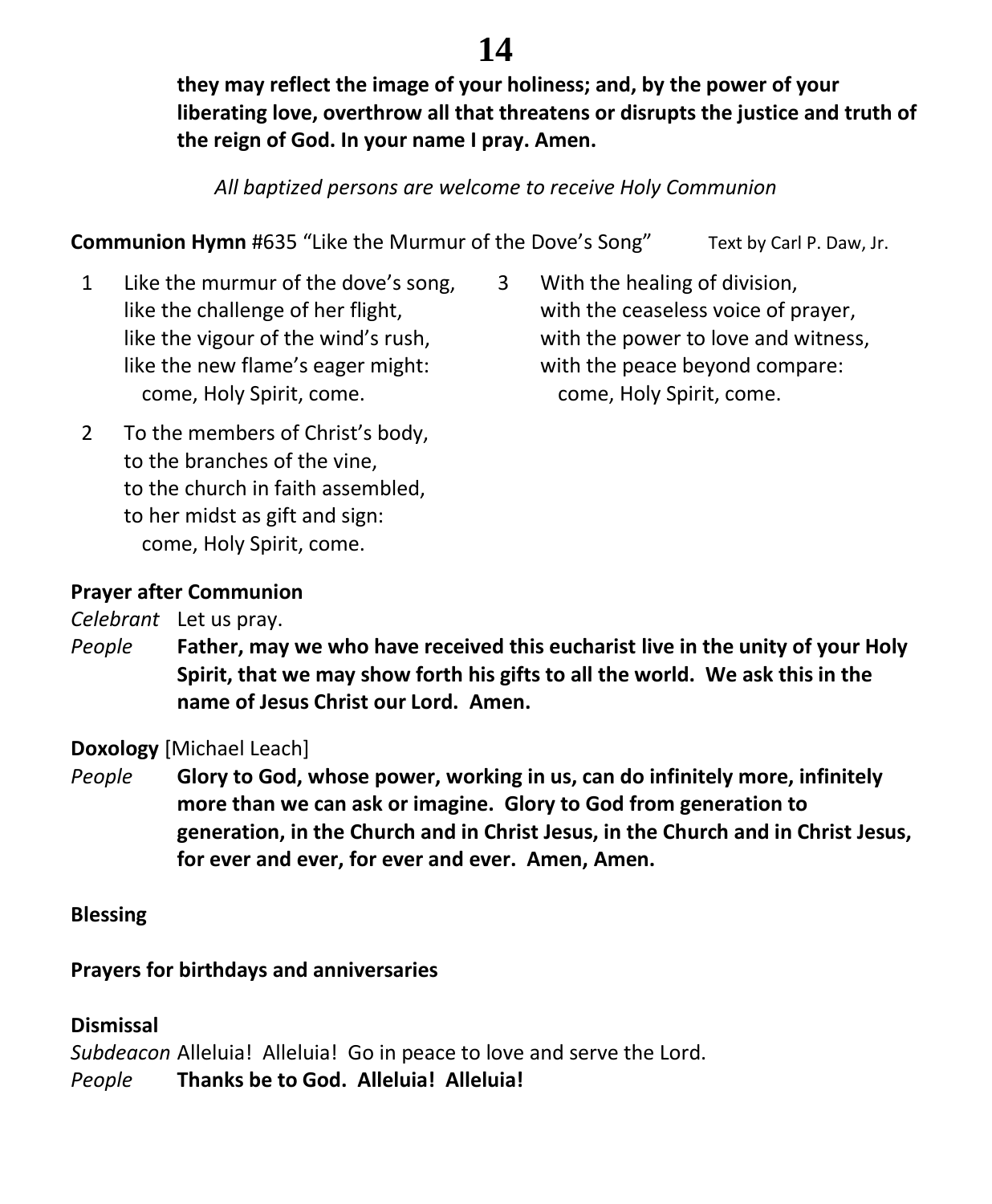### **Recessional Hymn** "There's a Spirit in the Air" Text by Brian Wren

- 1 There's a spirit in the air, telling Christians everywhere: "Praise the love that Christ revealed, living, working in our world."
- 3 When believers break the bread, when a hungry child is fed, praise the love that Christ revealed, living, working in our world.
- 4 Still the Spirit gives us light, seeing wrong and setting right: God in Christ has come to stay. Live tomorrow's life today!
- 5 When a stranger's not alone, where the homeless find a home, praise the love that Christ revealed, living, working, in our world.
- 2 Lose your shyness, find your tongue, tell the world what God has done: God in Christ has come to stay. Live tomorrow's life today!
- 6 May the Spirit fill our praise, guide our thoughts and change our ways. God in Christ has come to stay, live tomorrow's life today!
- 7 There's a Spirit in the air, calling people everywhere: praise the love that Christ revealed, living, working, in our world.

### *Please join us for Lemonade on the lawn following the service.*

| <b>Today's Scripture Readings</b> | <b>Next Sunday's Scripture Readings</b> |
|-----------------------------------|-----------------------------------------|
| The Day of Pentecost              | <b>Trinity Sunday</b>                   |
| Acts 2:1-21                       | Proverbs 8:1-4,22-31                    |
| Psalm 104:25-35,37b               | Psalm 8                                 |
| Rom 8:14-17                       | Rom 5:1-5                               |
| John 14:8-17, (25-27)             | John 16:12-15                           |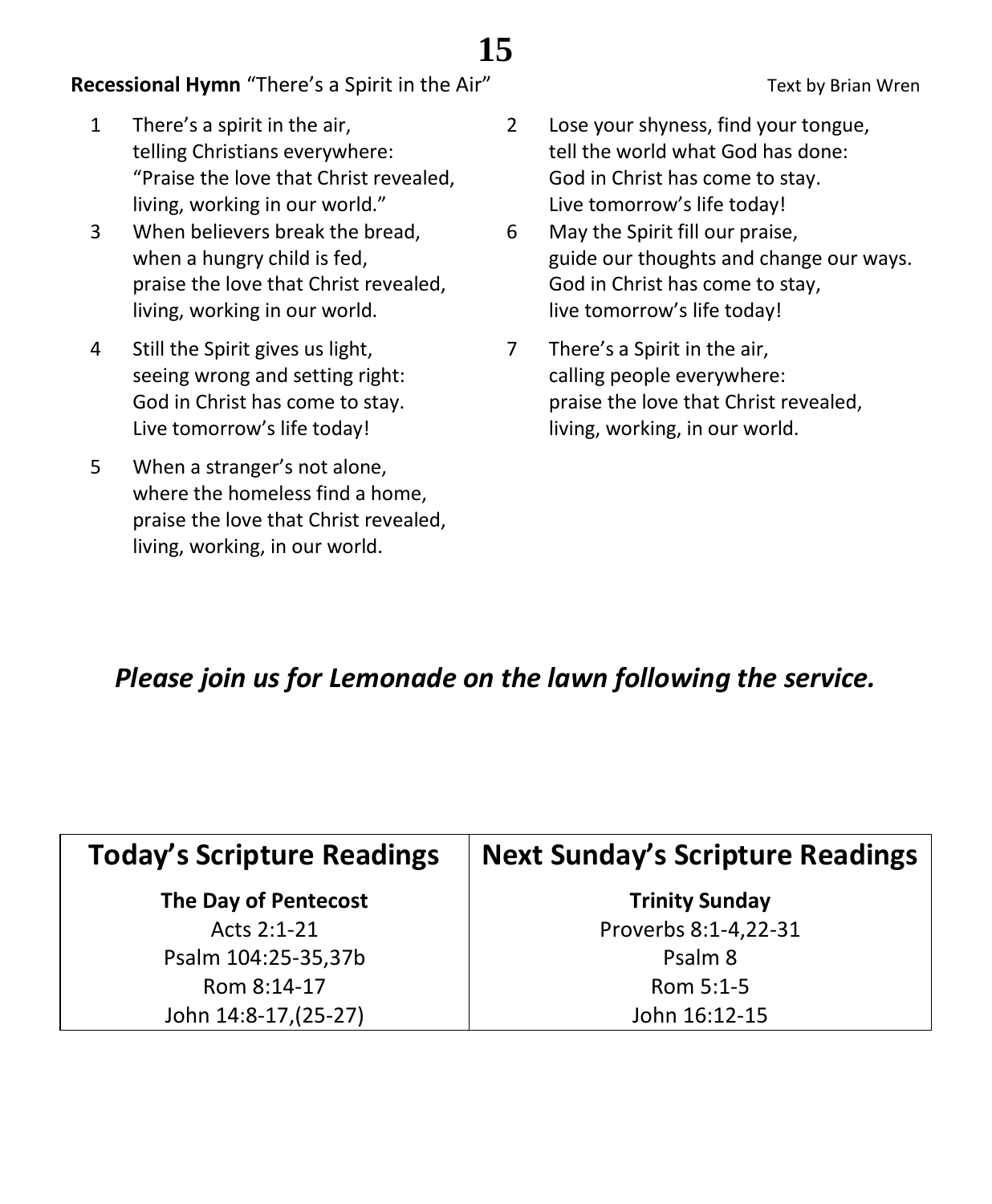| <b>Congregation Cycle</b> |
|---------------------------|
|                           |
| Jiranee A                 |
| Anne, Lorraine & Kathy B  |
| Daniel B, Priya S & Joey  |
| Daniel B                  |
| Julius B                  |

| Celebrant & Preacher The Rev. Leonard Leader |
|----------------------------------------------|
| Margie Lyttle                                |
| Hazel Perkin, Alex Gatsis                    |
| Michael Leach                                |
| <b>Geraldine Sperling</b>                    |
| Egan Done                                    |
| Margie Lyttle                                |
| Ann-Marie Waithe Powell, Hazel Perkin        |
| Doug Heyes                                   |
|                                              |

### **Territorial Acknowledgement**

The land on which we gather is the traditional territory of the Huron-Wendat, Haudenosaunee (ho-den-oh-show-nee) and Anishinabek (ah-nish-nah-bek) Nations, and the Mississaugas of the Credit First Nation. This territory was the subject of the Dish With One Spoon Wampum Belt Covenant, an agreement between the Iroquois Confederacy and the Ojibwe and allied nations to peaceably share and care for the resources around the Great Lakes. This territory is also covered by the Toronto Purchase. Today, Toronto is home to many Indigenous people from across Turtle Island.

We recognize the enduring presence of Indigenous peoples connected to and on this land. We are grateful for the opportunity to gather on this territory and work in this community, and we commit ourselves to the work of reconciliation with Indigenous peoples.